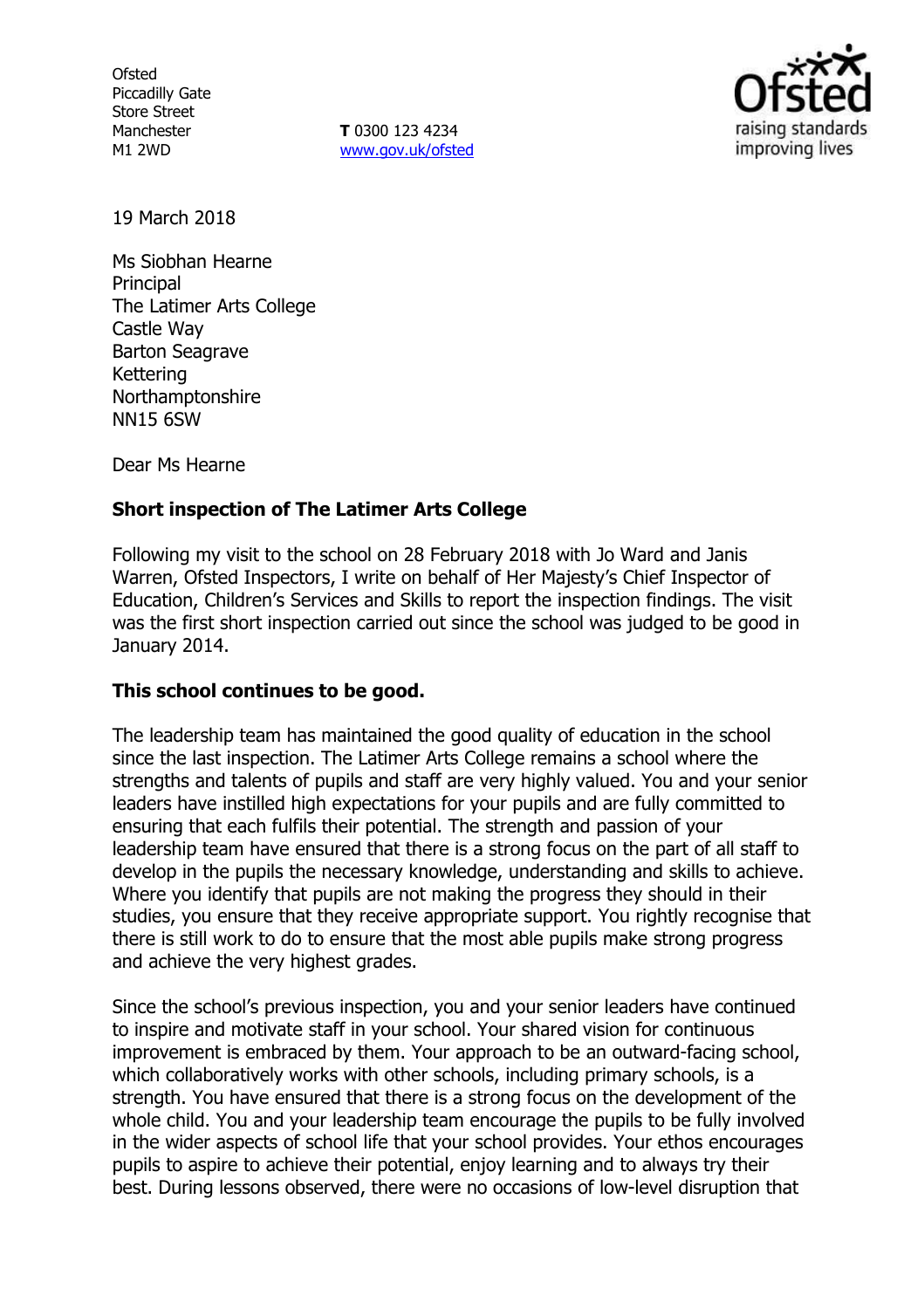

affected learning, and most pupils were engaged and involved in their learning tasks.

You and your senior leaders have an accurate understanding of the strengths of your school and of the areas that require further improvement. This is due to your robust self-evaluation of all aspects of the school's performance. Through this selfevaluation, you previously identified that the system for assessing at key stage 3 needed to improve. Because of the actions you and senior leaders have taken, there is now an assessment process that is understood by pupils, teachers and parents and carers. One pupil, who reflected the comments of many, said, 'I know and understand what my targets are, and I know how to achieve them.' You and your senior leaders systematically use this assessment process to identify any support and guidance needed for pupils to achieve their potential. You have rightly identified that more work is to be done to ensure that all pupils know and understand what opportunities there are for them, by evolving your impartial careers programme.

Since the previous inspection, you have undertaken a great deal of work to address areas for improvement. For example, you have ensured that teachers set tasks that are appropriate to the needs and prior learning of their pupils, to enable pupils to become secure in their knowledge, skills and understanding. You have also provided teachers with training to enable them to reflect on their teaching and develop further. This training has included providing teachers with opportunities to share best practice with others. Those staff whom inspectors met are appreciative of the training opportunities the school provides. However, you rightly identify that this training needs to be fully embedded and utilised by all staff.

You correctly identified through our observations together that more is to be done to consistently challenge all pupils in all lessons. Where we saw stretch and challenge for more-able pupils, they were fully engaged in their learning. One pupil, reflecting the thoughts of others, said, 'I like the work to be hard in lessons; it challenges you.' You were able to articulate ways in which you feel the school will develop this area, and your continuous commitment to work and learn from others demonstrates, again, your desire to ensure that all pupils surpass their potential.

Senior leaders responsible for teaching and learning regularly check on the quality of teaching and pupils' progress through undertaking visits to lessons and checking pupils' books. You and your senior leaders undertake these checks with subject leaders to ensure that all leaders have an accurate view of the quality of teaching and the progress pupils are making. You are quick to identify those teachers whose practice is securing sound progress for pupils. Where teachers' classroom practice does not meet your high expectations, you provide appropriate support.

Members of the governing body are ambitious for the school. They have an accurate understanding of the school's strengths and the areas where further development is necessary. They recognise the strong leadership that you and your leaders bring to the school. Governors provide you with appropriate levels of challenge and support, to ensure that you maintain and build on the school's provision. For example, governors questioned and debated the decision to move to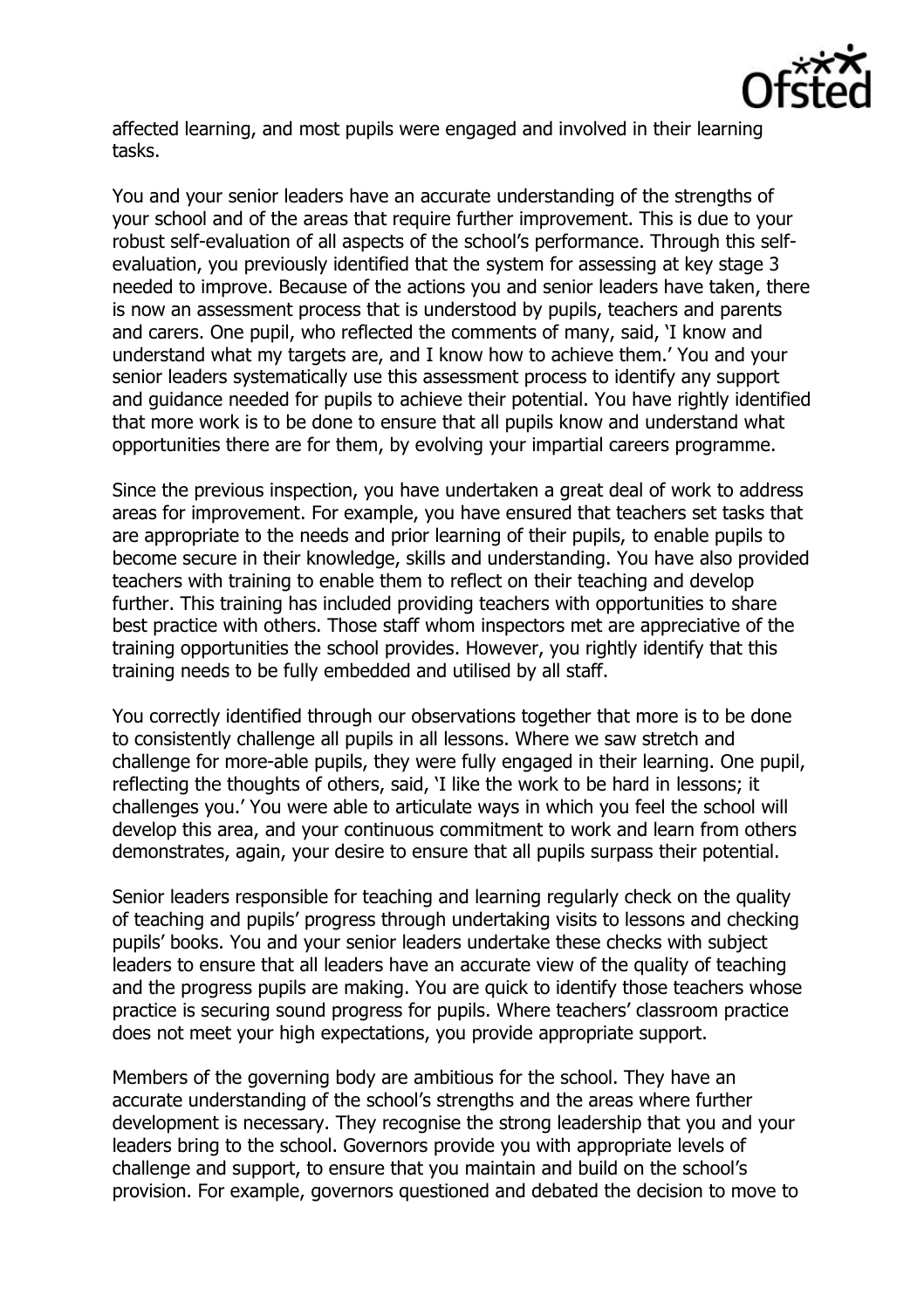

a two-year key stage 3 curriculum. Governors undertake their own visits to the school to check for themselves the quality of the school's provision. They also undertake a skills audit to ensure that the support they provide to the school is both comprehensive and effective.

Parents who responded to the Ofsted online Parent View survey commented that they feel their child is happy at your school. The parents who responded to the survey identified that they feel more 'comfortable' with the way the school reports the progress of their child. However, you have identified that the use of the school's 'progress wheel' now needs to be fully embedded. Some parents commented that they feel their child is encouraged to be, and is, involved in a range of extracurricular activities and opportunities provided by the school. Inspectors were able to see that there is a wide range of activities provided for all pupils, which allows them to be engaged in the softer skills of education. A good example of this is the keep fit class run by the assistant headteacher to encourage healthy and active lifestyles.

## **Safeguarding is effective.**

You and your senior leaders have created a culture of vigilance among your pupils and staff. Pupils 'feel safe' at the school and pupils spoken to could articulate clearly where and who they would go to if they felt they were at risk. Governors, staff and senior leaders are fully aware that safeguarding is everyone's responsibility. The designated senior leader for safeguarding (DSLS) is a tenacious leader who ensures that all staff are aware of current safeguarding updates, and there is regular training for this. You and your DSLS take quick and effective actions where there is a concern regarding pupils' welfare. You and senior leaders have ensured that all safeguarding arrangements are fit for purpose and records are detailed and of good quality. The culture of being happy and safe at school, which has been created by you and your senior leaders, means that pupils can, and do, enjoy being at school. The school provides a range of opportunities to educate all pupils about how to stay safe in and beyond school, and senior leaders effectively evaluate whether these opportunities have impact. The pupils spoken to throughout the inspection were unanimous that they would get support from the school if they ever needed it.

# **Inspection findings**

- The differences between the achievement of the school's disadvantaged pupils and that of other pupils in the school continues to diminish. This is due to the rigorous and individualised support that these pupils receive, as well as the effective use of the pupil premium funding. Current tracking would suggest that the gap is continuing to close in English and mathematics as well as other subjects included in the English baccalaureate. There is a greater focus on ensuring the rapid progress for disadvantaged pupils, and opportunities are tailored more closely to their needs.
- You and your leadership team have evolved an internal assessment system to track and monitor the progress of all pupils at the school. You and your senior leaders have put in place regular 'progress and intervention meetings' with your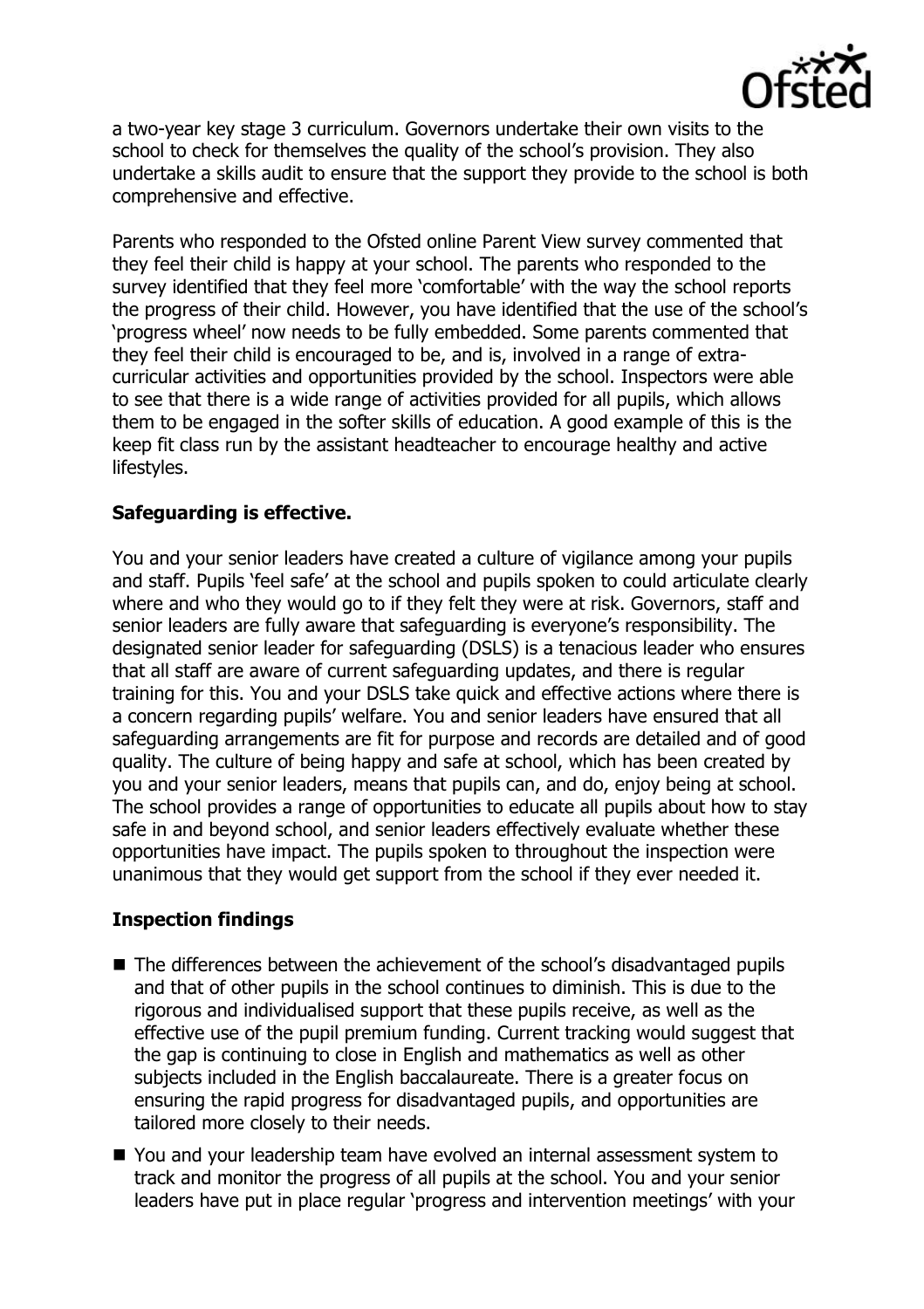

subject leaders so that you can closely examine the information and implement any appropriate actions. You are determined to utilise this system to ensure that all pupils, including the disadvantaged pupils, make strong progress. Internal assessment suggests that pupils are working effectively towards their appropriate targets. The system allows pupils to have a clear process by which they can learn and develop their skills, thus giving them direction to the next target.

- You have rightly identified that persistent absence for pupils entitled to free school meals remains a concern. Although there have been improvements made from this time last year, the proportion of free-school-meal pupils persistently missing school remains above national average. You have also recognised that overall attendance for all pupils needs to improve further. However, the senior leader responsible for this area has implemented new strategies and rewards to address this concern, and one effective example is a bespoke breakfast club for disadvantaged pupils, which is well attended. There is now a more robust approach to formally 'tackling' persistent absence, and parents are held accountable for their child's attendance where appropriate. During the observations and throughout the day, punctuality was exemplary. Even with difficult weather conditions, pupils showed that they want to be on time and in their lessons.
- Your outward-looking approach to learn from other schools within and beyond your local area is allowing for teaching and learning to evolve at the school. You embrace new ideas and strategies and empower your senior leaders to take the lead in ensuring that learning continues to improve. The development of teaching strategies has meant that, where there are challenge and high expectations, pupils respond effectively. This strategy was seen during our joint observations in English, religious studies and history. You accurately identify that the consistency of strategies being used in the school, in particular the ways to stretch and challenge the most able pupils, remains a key focus area.
- You and other leaders have invested time into developing the curriculum so that it is broad and balanced for most pupils. You acknowledge that some pupils involved in the Year 7 catch-up programme need to have full access to the curriculum. The opportunities for pupils to experience a range of subjects and qualifications is now being carefully tracked to ensure that there is a seamless transition into key stage 5 education. However, some pupils stated that they are not clear enough on what their option choices are and they believe they can pick what they want. You rightly identified that this is an area that needs to be developed further. The effective use of your systematic independent careers, advice and guidance programme is continuing to grow and develop. Pupils in all year groups can have full access to impartial advice and guidance. The enterprise projects that senior leaders coordinate encourage pupils to be actively involved in learning skills needed for the modern-day workplace. One such event, the 'pound project', saw many pupils develop entrepreneurial and communication skills.